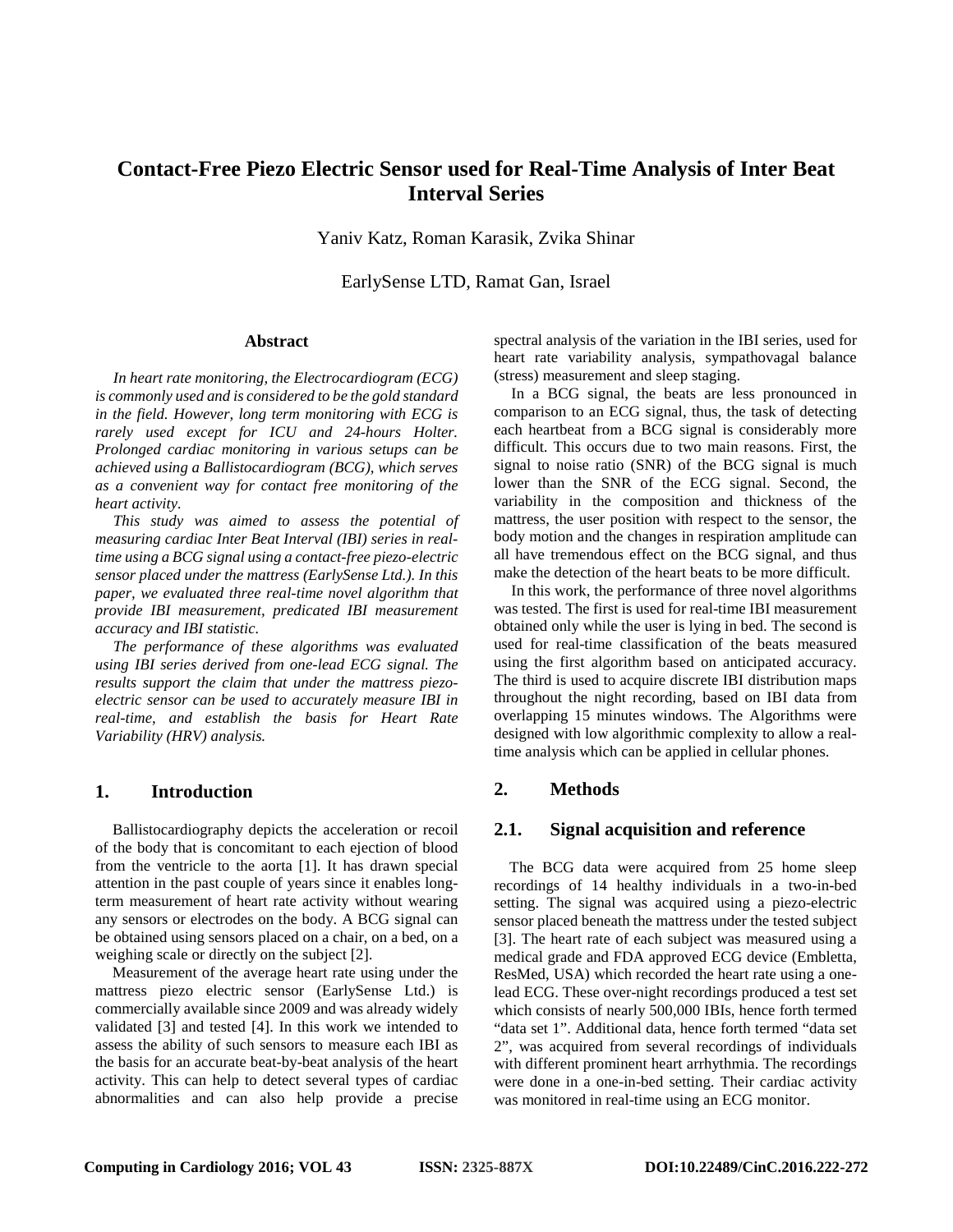## **2.2. Measurement algorithm**

This algorithm produces a continuous IBI measurements, which consists of measurements acquired only while the subject is lying in bed. The algorithm can be broken down into six steps:

1. The raw BCG signal is processed using a bank of finite impulse response (FIR) bandpass filter with different passing frequencies and with an Empirical Mode Decomposition (EMD) filter [3].

Steps 2-5 are applied separately to each filtered signals.

- 2. Peak detection is performed based on the filtered signal morphology.
- 3. An approximate IBI is computed using average heart rate estimation based on spectral features of the raw signal and IBI statistics obtained from previous IBIs measured. The IBI approximation dictates a localized search area to find the signal peaks induced by the cardiac activity.
- 4. Several peaks, suspected as induced by the cardiac activity, are chosen in each localized search area based on the filtered signal morphological features.
- 5. The IBI measurement is computed based on selecting only one peak in every localized search area. The selection of which peaks most accurately characterize the IBI is based on morphological similarity and distance similarity between the peaks of three consecutive localized search areas.

Step 6 is applied on all filtered signals together.

6. For each IBI, the measurements obtained using each of the filters according to step 5 are evaluated according to anticipated accuracy. The most accurate measurement serves as the selected IBI measurement. The accuracy criterion depends on morphological characteristics of the filtered signal, local IBI duration statistics and average heart rate estimation based on spectral features.

## **2.3. Classification algorithm**

Binomial logistic regression model was used to classify each IBI measured using the first algorithm into one out of three groups according to anticipated measurement accuracy. The regression parameters were based on morphological attributes of the BCG signal, average heart rate estimated from spectral analysis of the BCG signal and IBI statistics of adjacent beats.

The regression coefficients were determined using a numerical optimization method called particle swarm optimization (PSO, [5]). Data set 1 was selected as the test set for optimizing the regression coefficients. The optimization was tuned to select a subset containing 70% of the all IBIs acquired using the measurement algorithm with the maximum number of IBI measurements with absolute measurement error of 17 milliseconds or less

compared to the ECG derived IBI.

#### **2.4. IBI distribution estimation algorithm**

The dependence of the first algorithm on IBI history may lead to tracing difficulties when the IBI data is very variable or contains abrupt changes. As such, an additional algorithm was designed which largely depends on signal morphology and only slightly depends on IBI history. This algorithm was designed with the aim of achieving IBI statistics, particularly for patients with variable IBI, such as, patients with prominent Respiratory Sinus Arrhythmia (RSA), and patients with heart rhythm abnormalities.

This algorithm produces a discrete IBI distribution map, where each one dimensional distribution is based on the IBIs measured in a 15 minute time windows. The temporal overlap between adjacent time windows was chosen to be 13 minutes and the IBI's discrete sampling resolution was selected to be 50 milliseconds. The beat detection stage was designed to work in real-time and measure only part of the continuous IBI set with only slight consideration to IBI history. The algorithm can be summarized as follows:

1. Filtering the raw BCG signal using a set of FIR filters, each with a unique frequency response, used to capture the cardiac signal.

Steps 2, 3 and 4 are performed on each one of the filtered signals individually.

- 2. Performing a peak detection based on morphological characteristics of the filtered signal.
- 3. Selection of valid peaks which can be used for IBI measurement. The selection is based on morphological features of the filtered signal, morphological similarity between adjacent peaks and real-time measurements of averaged heart rate.

Steps 4 and 5 are applied only at the end of the time frame of each one dimensional distribution.

4. Applying an outlier exclusion scheme which rests on concepts taken from the local outlier filter (LOF) algorithm [4]. The algorithm examines all the detected IBIs in the 15-minute window and determines which can be used to estimate the discrete distribution and which should not be used. The decision is based on average distance from neighbours in a one-dimensional parameter space, where the parameter examined is the IBI.

Step 5 is applied on data acquired from all the filtered signals together.

5. Selecting the largest IBIs set as representing the discrete distribution at the examined time frame. If the size of all sets is smaller than a predefined size, no distribution is calculated for the time frame.

## **2.5. Performance evaluation**

Lead II ECG was sampled at 200Hz and recorded using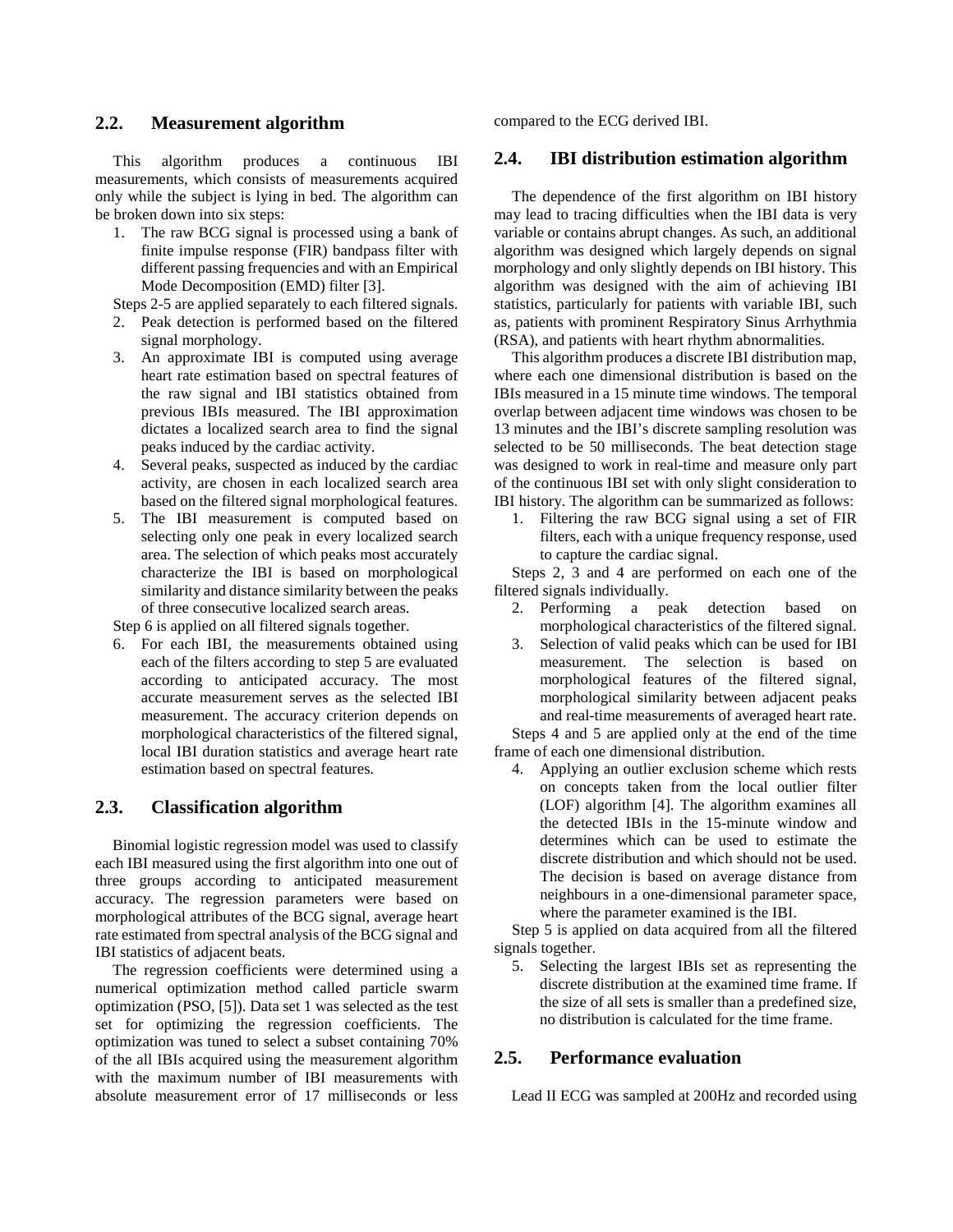a portable device. This was used to extract the reference continuous IBI sets Areas in the signal in which ECG data was distorted were excluded from the analysis. The reference data was used to assess the accuracy on a beat by beat level of the continuous IBI set obtained using the measurement algorithm and the IBI subset classified as most accurate according to the classification algorithm.

The ECG data for all the two-in-bed patients was used also to generate a discrete IBI distribution maps with the same features (time overlap and discrete sampling resolution) as the IBI distribution maps computed using the third algorithm. Theses maps were used to assess the performance of the third algorithm. The similarity between the maps was evaluated per distribution map using a distance score based on chi-square distance:

Distance Score = 
$$
\frac{1}{M} \sum_{k=1}^{M} \sum_{i=1}^{N} \frac{(p_{i,k} - q_{i,k})^2}{p_{i,k} + q_{i,k}}
$$

Where *M* represents the number of time windows examined,  $N$  is the number of observations of the discrete IBI distribution,  $i$  represent the i-th discrete sample and  $k$ represents the k-th time frame,  $p_{i,k}$  represents the estimated discrete IBI distribution map,  $q_{i,k}$  represents the reference discrete IBI distribution map.

The distance score was only calculated for time frames in which the algorithm produced a valid discrete distribution (according to step 5). This distance score ranges between 0 and 2, where 0 represents an exact match between the distribution maps and 2 represents a two completely different discrete distribution maps.

Data set 2 was also used to assess the quality of the IBI distribution algorithm. The data was compared both visually and according to the similarity criteria to gain insights whether this algorithm can also be used to analyze IBI statistics of patients with arrhythmia.

## **3. Results**

#### **3.1. Measurement algorithm**

The real-time IBI measurements were compared on a beat-by-beat level to the IBIs from data set 1. Table 1 summarizes the percent of IBIs from the entire IBI set which were accurately measured under different measurement error thresholds.

Table 1. Real-time IBI measurement accuracy results.

| Maximum Absolute  | Percent of IBI          |
|-------------------|-------------------------|
| Measurement Error | correctly measured      |
| [millisecond]     | from the entire IBI set |
| 4.15              | 42.17                   |
| 8.30              | 58.79                   |
| 12.45             | 68.23                   |
| 20.75             | 77.44                   |

Due to sampling frequency limitations, the results are displayed in table 1 with a discrete resolution of ~4.15 millisecond, corresponding to a sampling resolution of  $\sim$ 240 Hertz. As can be seen in table 1, nearly 60% of the IBIs were measured with an absolute error of up to 8.3 milliseconds and almost 78% of the IBIs with an absolute error of up to 20.75 milliseconds.

#### **3.2. Classification algorithm**

The performance evaluation has shown that the logistic regression classification method was able to detect a subset of IBI measurement which are, on average, more accurately measured than the entire set. The measurement accuracy of the subset classified as more accurate showed a significant improvement comparing to the entire IBI set. In this subset, 90% of the IBIs had an absolute measurement error of 20.75 milliseconds or less, which indicates an increase of almost 13% compared to the entire set, and 70% of the IBIs, had an absolute measurement error of 8.3 milliseconds or less, which indicates an increase of nearly 12%. This subset average absolute measurement error equals to 13.2 milliseconds.

## **3.3. IBI distribution estimation algorithm**

The performance evaluation has shown significant similarity between the estimated discrete distribution maps and reference discrete distribution maps. The evaluation yielded an average distance score of 0.128 with a detection rate of nearly 100%, where 80% of the night recordings obtained a distance score of 0.15 or lower.



Figure 1. Reference and estimated IBI distributions map of a subject with prominent respiratory sinus arrhythmia.